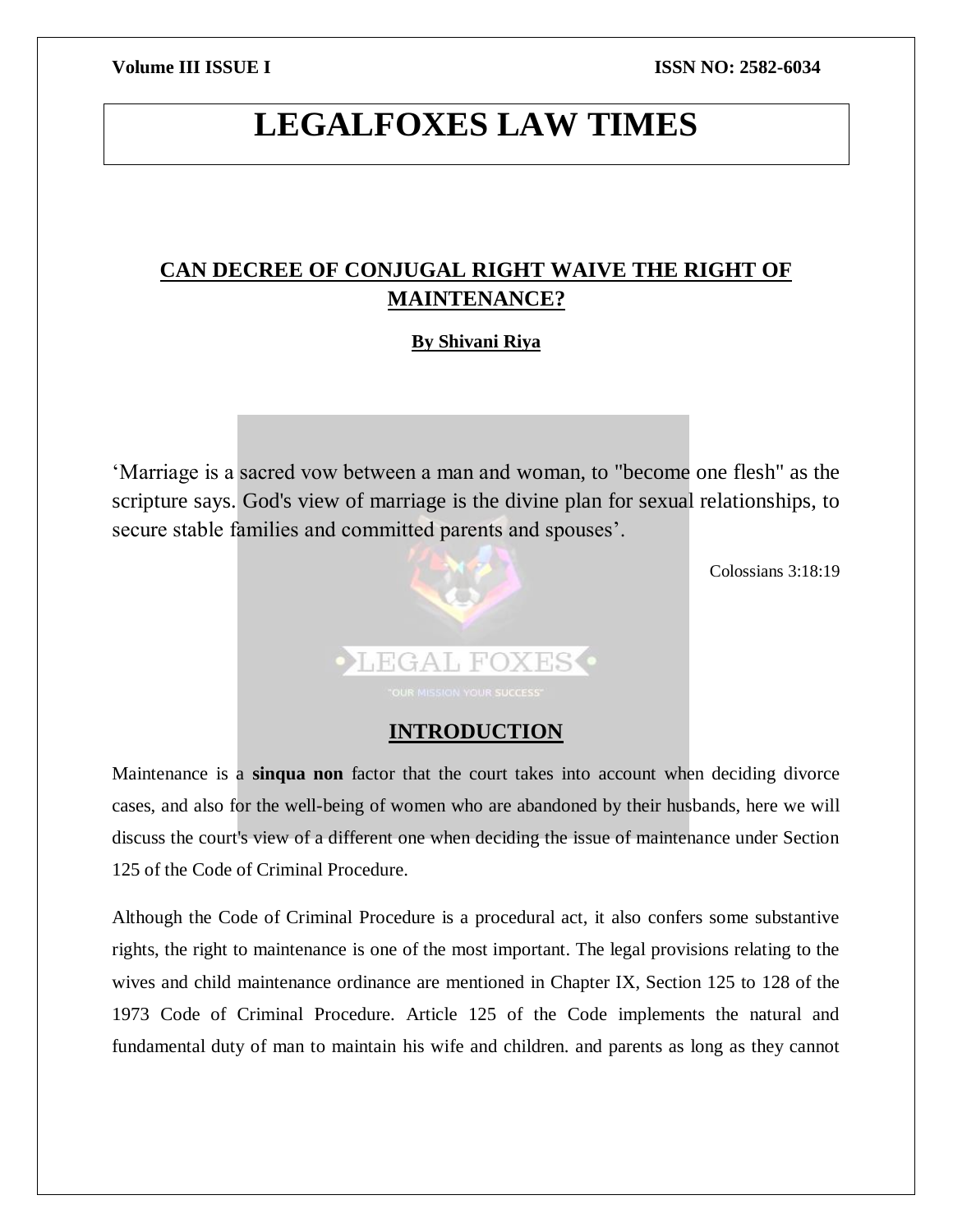support themselves. This provision is a measure for social justice and specially enacted to protect women and children<sup>1</sup>.

The procedures in these sections are not punitive in nature. The objective is not to punish a person for neglecting the support of those he is obligated to support, but to prevent vagency and delay by imposing accountability through a summary procedure to provide a quick remedy for those in need. It is a secular provision since it does not distinguish between people belonging to different religions or castes and is not linked to the personal laws of the parties. **In Mohd**  Ahmed Khan v. Shah Bano Begum<sup>2</sup>, the SC held that the provisions of section 125 applies to all as it is a seculr provision. The rights of a destitute wife or a minor claiming maintenance in this chapter and the remedies provided are essentially civil right.

A first class magistrate may issue an order against that person, ordering him to pay a monthly allowance for the maintenance of that child, father or mother, as the case may be, at the monthly rate that the magistrate deems convenient. In the case of a married minor, if the magistrate is convinced that the husband of a minor does not have sufficient means, an order can be issued against the girl's father to grant this allowance until she reaches the age of majority.

# LEGAL FOXES

## **PROCEDURE RELATING TO MAINTENANCE IN CR.P.C**

## Section 125 of Cr.PC

If any person refusing to maintain his wife child and parents the magistrate will order the the person to pay the maintainance.

 $n_{\text{The}}$  majority Provided that the magistrate may order the father of minor child until she attains

 $\overline{\phantom{a}}$ 

 $2$  AIR

Provided further the magistrate may order for the monthly allowance during the pendency of proceeding.

Provided also that an application for the monthly allowance for interim maintenance be disposed within 60 days from the date of service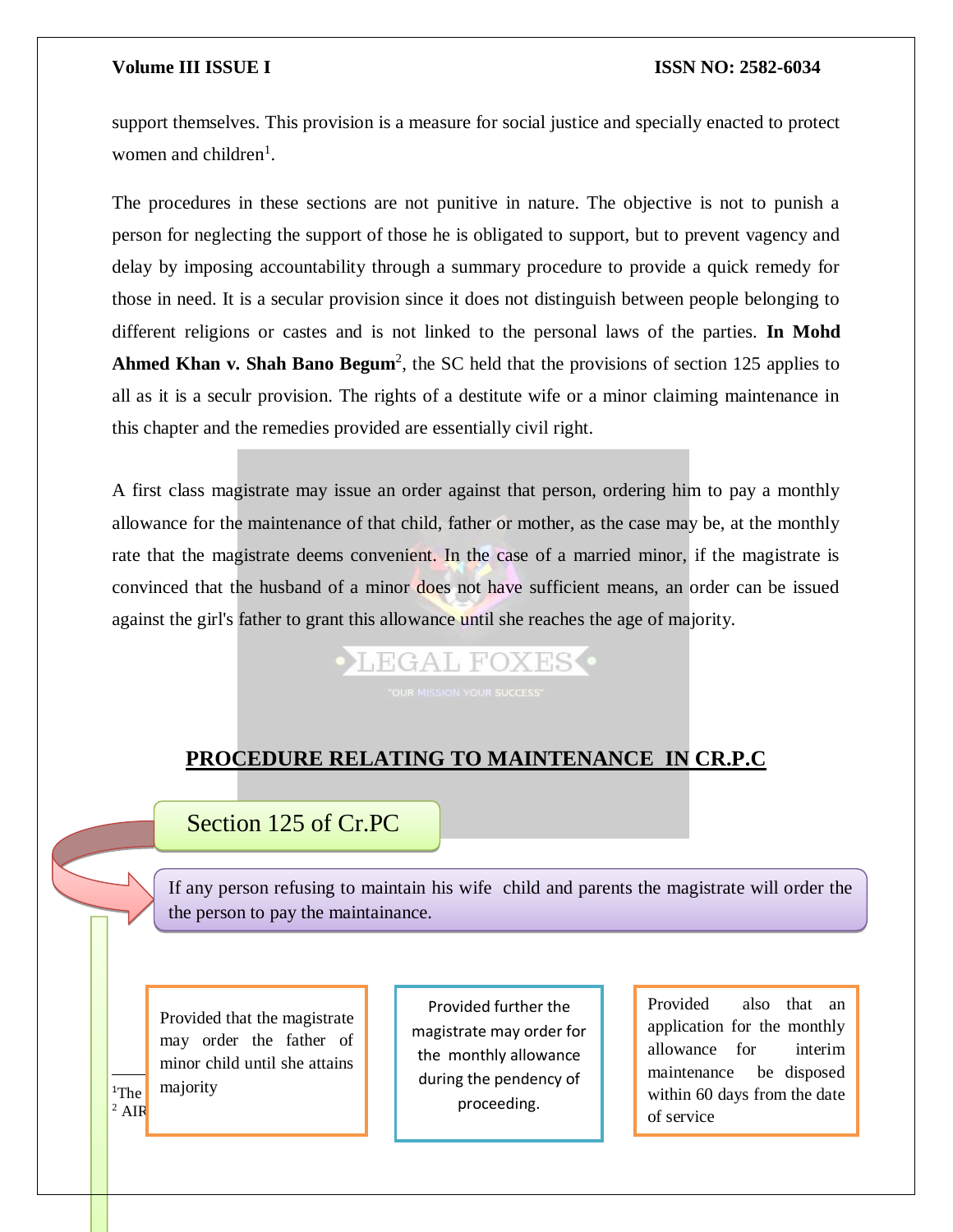Any such allowance for the maintenance shall be payable from date of the order , or if so ordered from the date of application for maintainance or interim maintenance.

If any persons ordered and fails to pay without any showcause will be etitled to pay the fine imposed by the court .

No wife shall be entitled to receive allowance if she is living in adultery or without any reason withdraws herself from te society or living seperately by mutual consent.

On proof that the wife in whose favour an order been passed is living in adultery or living seperately by mutual consent the magistrate can cancel the order

Section 126 – procedure related to 125 will be done according to the procedure laid down under section 126 of criminal procedure code.



Section 127 states about Alteration in allowance that means on the proof of change of circumstance like inflation or wife remarries or having extra marital affair the maintenance amount would be altered as the case may be.

such magistrate being staisfied as to the identity of parties or nonpayment of the due. Section 128 of Criminal Procedure code states about the enforcement of order of maintenance and it can be enforced or executed by the magistrate in any place where the person against whom it is made may be,on

The wife filed an application under section  $125$  of criminal Procedure code against her husband claiming maintenance in a Court at Delhi on 24.06.1988 .Where as before filing a maintenance ,she had sent notice also to him,in april 1988.

The husband also filed apetition under Section 9 that is restitution of Conjugal rights under section 9 of the Hindu Marriage Act, 1955 in a Court at varanasi in May 1988 and also obtained an exparte- decree for restitution of Conjugal rights against his wife.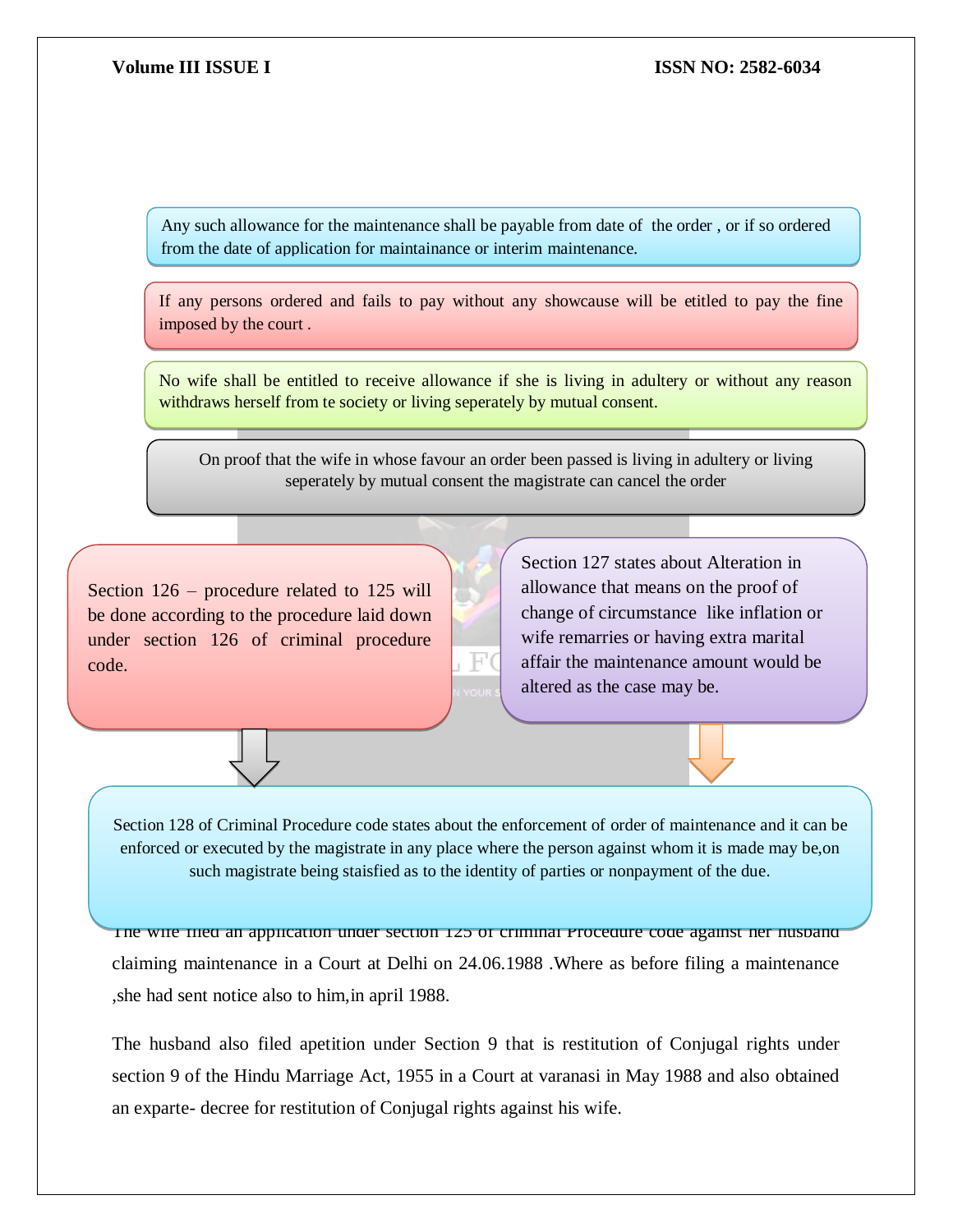In the proceeding going in the criminal court the husband pleads thatthe ex parte decree he has obtained from the district court for restitution of conjugal right will be binding upon the Criminal Court, where the decree establishes that his wife had refused to live with him withoutsufficient cause and as such, the wife is not entitled to the grant of any maintenance.

### ISSUE RAISED

- WHEHER OR NOT THE EXPARTE DECREE OBTAINED BY HUSBAND AGAINST HIS WIFEIS BINDING UPON THE CRIMINAL COURT?
- WHETHER OR NOT WIFE IS ENTITLED TO GRANT ANY MAINTENANCE UNDER SECTION 125 OF CRPC 1973?

### **ARGUMENT FROM THE SIDE OF RESPONDENT**

1. WHEHER OR NOT THE EXPARTE DECREE OBTAINED BY HUSBAND AGAINST HIS WIFE IS BINDING UPON THE CRIMINAL COURT?

It is humbly argued before the honorable court that marriage is a sacred bond where the necessary implication of marriage is that the parties will live together. Each spouse has the right to console the other's consortium. It is a lifelong bond where the parties agree to live together for eternity. Each party has the right to receive certain rights from each other. Therefore, to ensure the prevalence of these rights, some laws have been codified in the form of the Hindu Marriage Act of 1955. One of the remedies mentioned here is the restitution of conjugal rights.

After the solemnity of the marriage, if one of the spouses withdraws from the cohabitation without reasonable justification, the other injured party has the legal right to submit an application to the matrimonial court for the restitution of marital rights.

The court after hearing the petition of the aggrieved spouse, on being satisfiedthat there is no legal ground why the application shall be refused and on being satisfied of thetruth of the statements made in the petition may pass a decree of restitution of conjugal rights<sup>3</sup>.

<sup>3</sup>*Sushil Kumari Dang vs. Prem Kumar,* AIR 1976 Delhi 321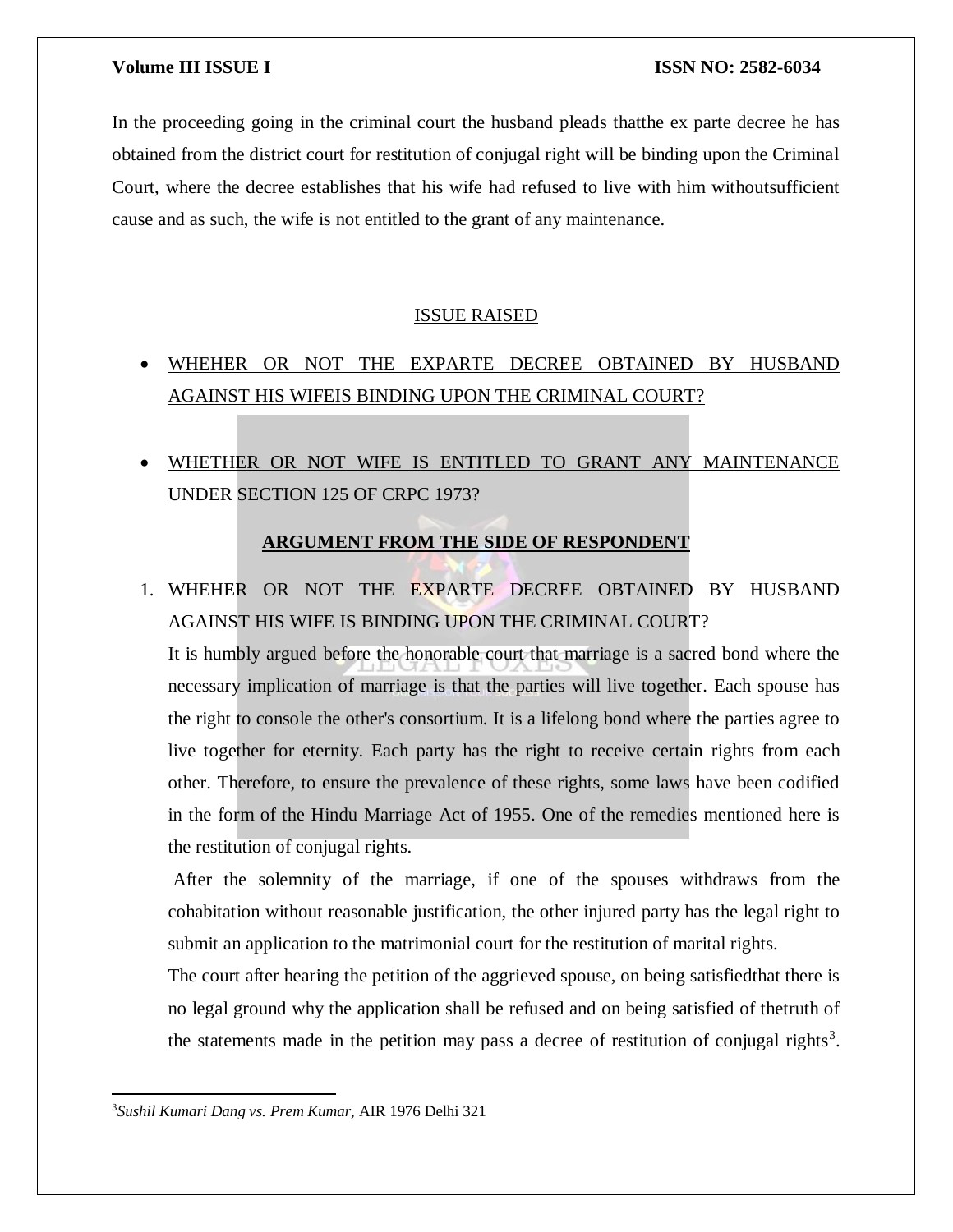Adecree of restitution of conjugal rights implies that the guilty party is ordered to live with the aggrieved party<sup>4</sup>. Restitution of conjugal rights is the only remedy which could be used by the abandoned spouse against the other.

Thus, to sum up, the following are the main essential for restitution of conjugal rights under section 9 of Hindu Marriage Act<sup>5</sup>:

- 1. Withdrawal by the respondent from the society of the petitioner.
- 2. The withdrawal is without any reasonable cause or excuse or lawful ground. <sup>6</sup>
- 3. There should be no other legal ground for refusal of the relief.
- 4. The court should be satisfied about the truth of the statement made in the petition.

As according to the facts herein stated the husband has obtained a decree of conjugal right against his wife and where the decree establishes that the wife has without any reasonable ground left her matrimonial house and withdrawn herself from the society. And this is the ground wherehusband pleads that the aforemention condition of conjugal right under , section 9 is fulfilled thus this decree must be enforceable and thus be binding<sup>7</sup>. And if the wife wanted to go under another section the previous decree must be challenged and remedy must be brought for the same for the noncompliance of the responsibility put by the court.The same view is seen reflected in Girishbhai Babubhai Raja v. Hansaben Girishchandra 81986 (1) Gujarat Law Reporter 630, which held that the decree passed by the honourable Civil Court was binding on the Criminal Court and the same issue could not be tried once again by the Magistrate under Section 125 of the Code of Criminal Procedure 1973.

**In this sense, the final judgment of a Civil Court competent in the exercise of matrimonial jurisdiction would also be binding with respect to matters other than those of a legal nature and civil status between the parties on which specific questions have been formulated, and the parties have the opportunity to present evidence and the civil court records specific findings. In such a case, the criminal courts cannot be allowed to reopen the conclusions as that would be binding between the parties before the criminal courts..**

<sup>4</sup>*Swaraj Garg vs. K.M Garg*, AIR 1978 Del 296

<sup>5</sup>*Shanti Nigam vs. Ramesh Chandra* , AIR 1971 ALL 567

<sup>6</sup>*Saroj Rani vs.Sudarshan Kumar*, AIR 1982SC 1562, 1985 SCR (1) 303

*<sup>7</sup>Smt. Sugandhabai And Others vs Vasant Ganpat Deobhat And Another*, 1992 (2) BomCR 560

<sup>8</sup>*Smt. Renu vs Hiralal @ Harish,*2002 CriLJ 2599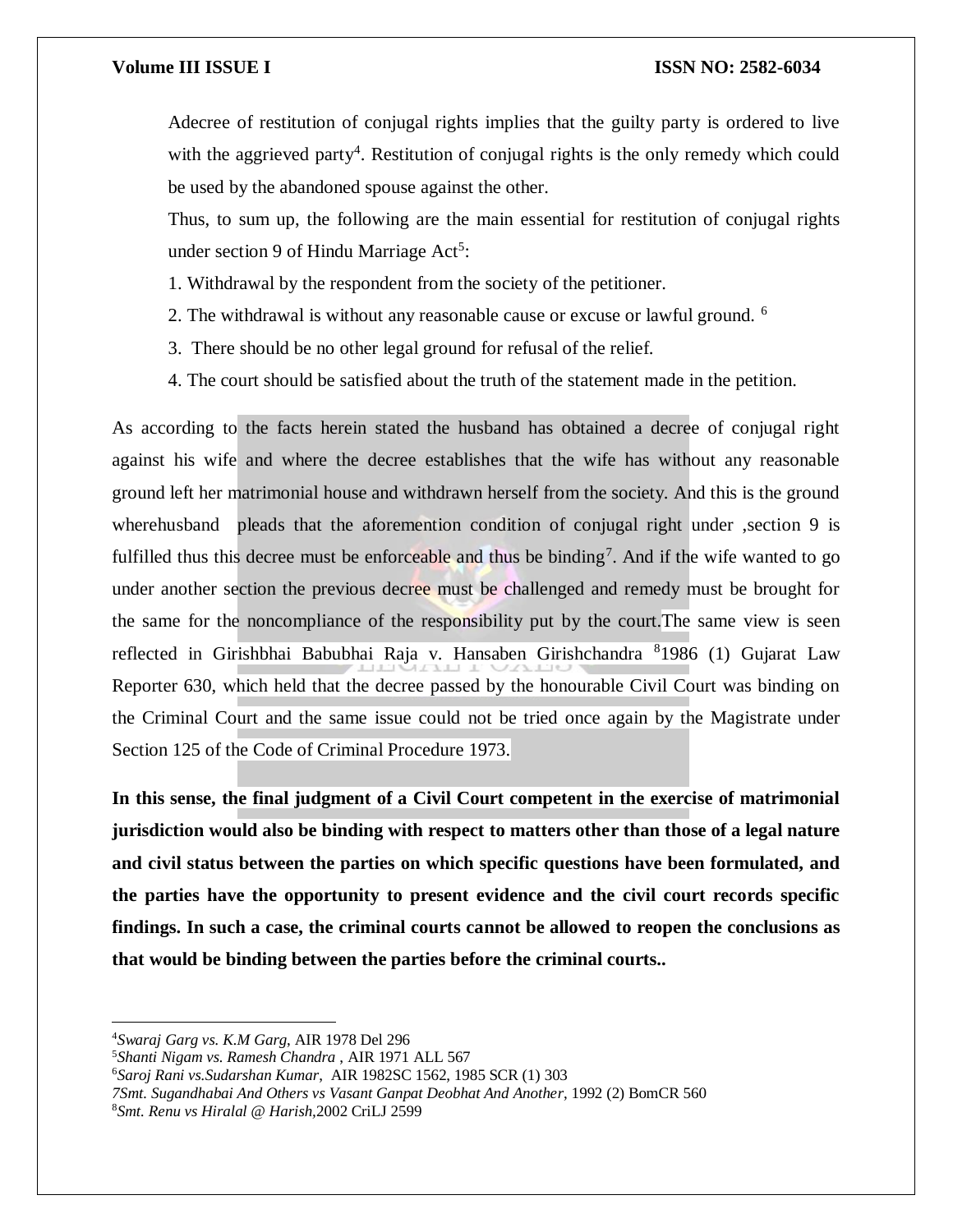The wife against whom a decree of restitution of conjugal rights has been passed by the Civil Court, shall not be entitled to claim maintenance under Section 125 <sup>9</sup> of the Code of Criminal Procedure if in the proceed- ings of restitution of conjugal rights is before the Civil Court.

## 2. WHETHER OR NOT WIFE IS ENTITLED TO GRANT ANY MAINTENANCE UNDER SECTION 125 OF CRPC 1973?

It is humbly pleaded before the honourable Court that the provision of maintenance states that the husband is liable to maintain his wife only when she is unable to maintain herself but here in the aforementioned fact the husband filed a restitution of conjugal right to save his marriage and also he is able to establish from the decree that wife did not give any reason of refusal of her marital obligation. Therefore she is not entitled to claim maintenance. There are various reason where wife is not entitled to claim maintenanceunder section 125 of Cr.PC.<sup>10</sup>

Under section 125 (4) of the Code of Criminal Procedure, no wife is entitled to receive amaintenance or allowance from her husband if she refuses to live with him. The wife should not refuse to live with her husband without sufficient reason to receive alimony. What might be considered sufficient reason why a wife refuses to live with her husband will depend on the facts and circumstances of each case.

The civil court's decision on the abandonment of the wife is binding on the maintenance claim of the criminal court hearing. But, if the civil court were to find, while ordering the divorce, that the wife is not entitled to alimony, it would not deprive her of her right to claim alimony in a criminal court, although the criminal court must take the Court's decision into consideration. Likewise, the civil court's decision on a fact refusing maintenance is not binding on the criminal court. As per explanation to Section 125(3) of the Code, wheras if a husband has solemnized marriage with another woman or keeps a mistress, it shall be considered to be a just ground for his wife's refusal to live with him.The aggrieved person needs to file a petition in the district court. If the court is satisfied with the contentions made by the petitioner and is convinced that there are no grounds on which the petition should be declined, it will act in the favor of the aggrieved party and decree restitution.

<sup>9</sup>*Smt. Vanamala v. Shri H. M. Ranganatha Bhatia,*AIR 1995 SC 342

<sup>10</sup>Code of Criminal Procedure,1974(Act no.2 of 1973) section 125 subsection 4.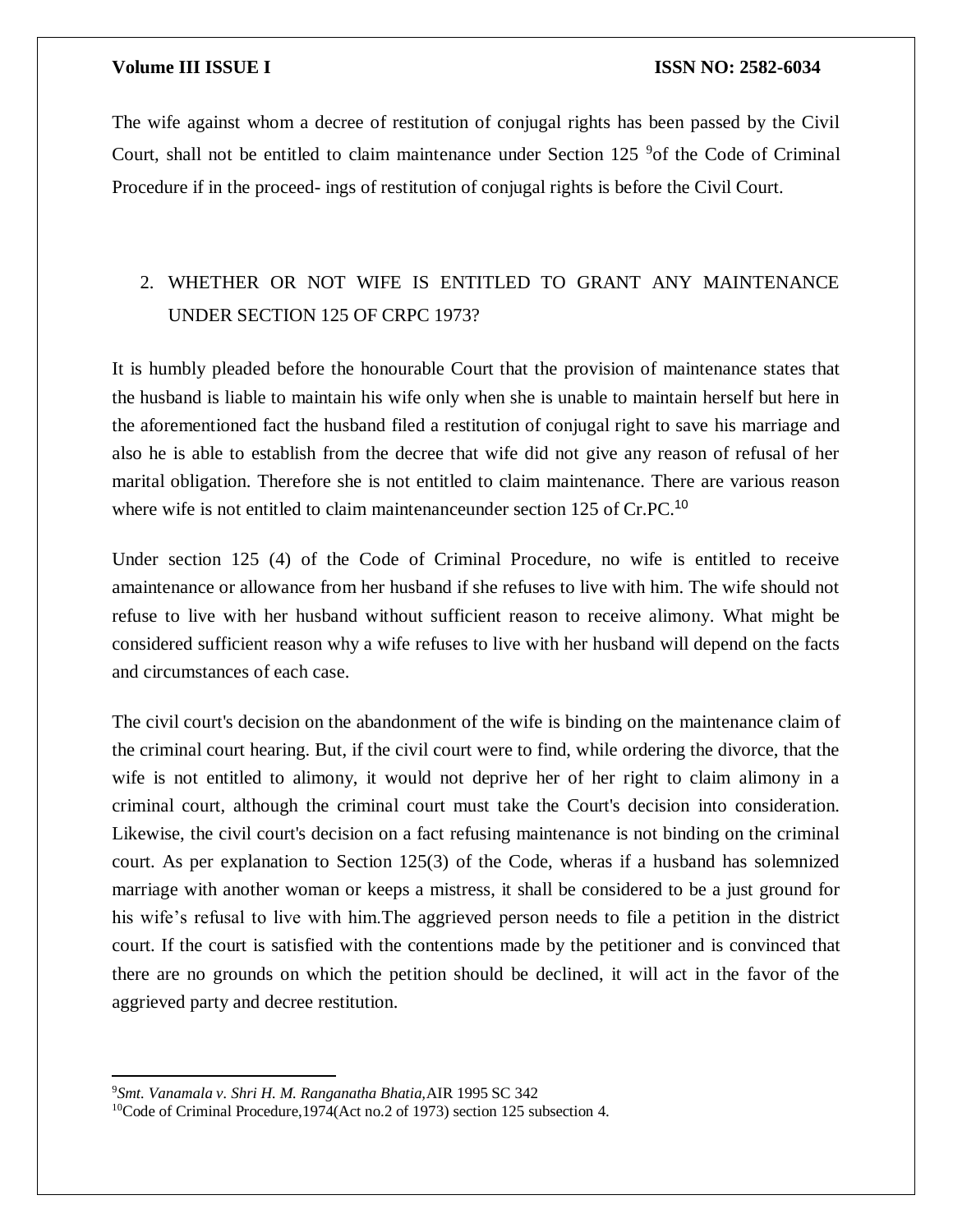In the case**Khursheed Ahmad Vs. Smt. Zakira**<sup>11</sup>, Counsel for the petitioner has sought to assail award of maintenance to the wife primarily on the ground that she herself is a guilty spouse and left the matrimonial home without any reasonable or sufficient cause. To substantiate his contention, he has placed heavy reliance upon the judgment passed by the Court in matrimonial proceedings under Section 9of the Hindu Marriage Act wherein Raj Kumar prayed for restitution of conjugal rights on the plea that his wife is staying away from the matrimonial home without any reasonable cause or excuse and she be directed to join his company. It is argued that the applicant-wife did not contest the proceedings knowing fully well that she has no case to meet the plea of the husband, therefore, *the judgment and the decree passed in those proceedings by the District Judge, Jind on 10.04.2008 negates the claim of the wife of her entitlement to get maintenance under section 125 of the Code* .The scope of two laws is different..This section provides a summary remedy and is applicable to all persons. It has no relationship to the personal law of the parties. $^{12}$ 

*Chapter IX is a self- contained one and relief given under it is essentially of a civil nature.The findings of a magistrate under this chapter are not finaland the two parties can legitimately agitate their rights in a civil Court<sup>13</sup>.the mere existence of a decree ofa civil court awarding maintenance to a wife does not oust the jurisdiction of a magistrate to make an order under this section on the application of the wife. The magistrate however in such case should make it clear in his order that anything paid under the decree of civil court would be taken into account against anything which he may order to be paid. <sup>14</sup>But an application of the wife under Section 125 was dismissed because the civil Court had held under the matrimonial law that the wife was not entitled to maintenance.<sup>15</sup>*

### ARGUMENT FROM THE SIDE OF PETITIONER

- <sup>12</sup>*Nanak Chand vs Nand Kishore* AIR 1970 SC 446
- <sup>13</sup>*Nandlal Misra vs K.L Misra*, AIR 1960 SC 446
- <sup>14</sup>*Taralaxmi*,(1938) 40 Bom LR 1103

<sup>&</sup>lt;sup>11</sup>AIR 2015 SC 350

<sup>15</sup>*Murlidhar vs pratibha*,1986 CrLJ 1216 (Bom).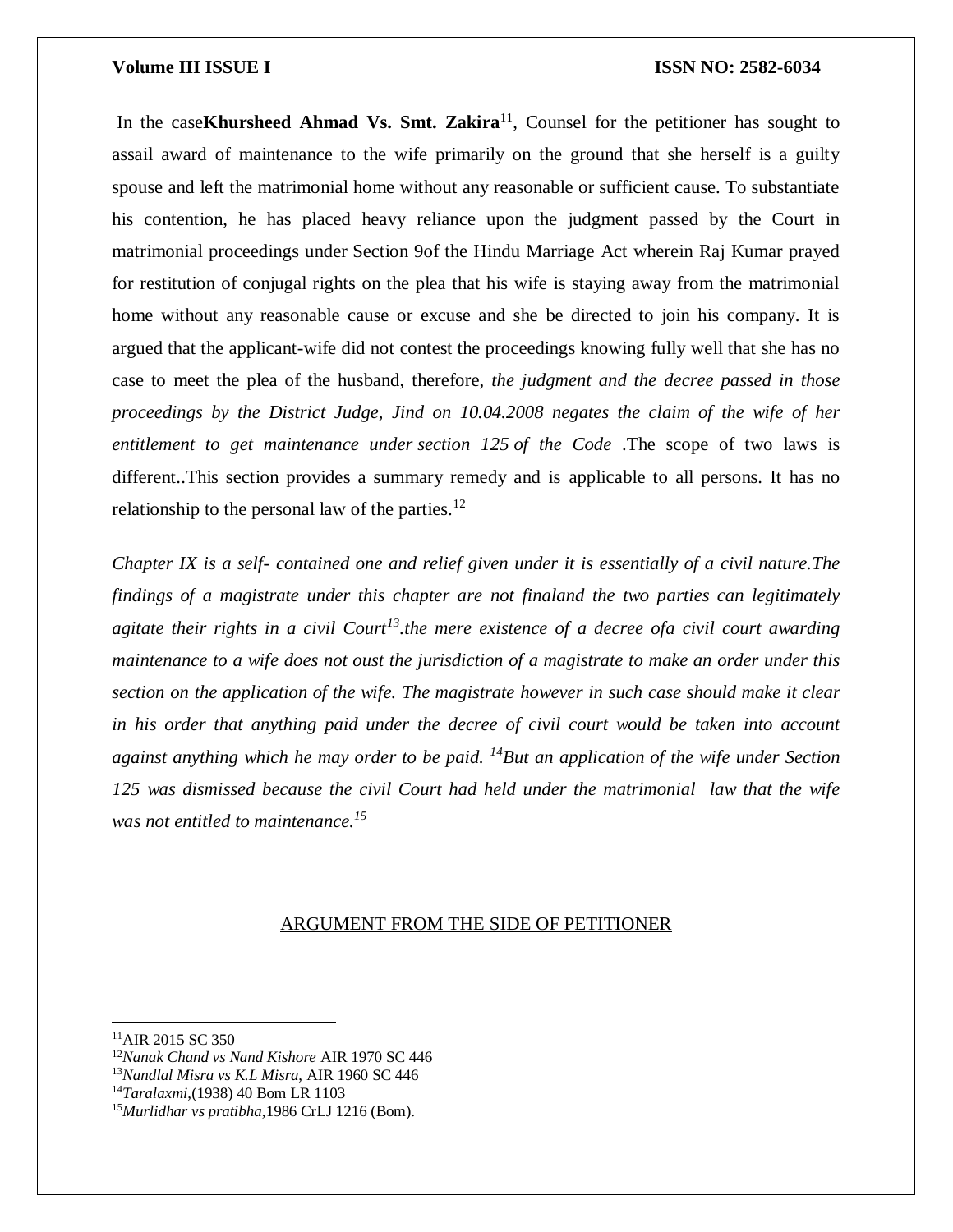1. WHEHER OR NOT THE EXPARTE DECREE OBTAINED BY HUSBAND AGAINST HIS WIFE IS BINDING UPON THE CRIMINAL COURT?

It is humbly pleaded to honourable Court that the **Court cannot turn a blind eye that in Indian society, a girl with disturbed matrimony has no place. She becomes an eye sore for her parents especially brothers and their families. She is treated as a outcast by the members of the society and people living in the neighbourhood. In this background, it is difficult to accept to reason that a girl would leave her matrimonial home without any serious grievance to express. In the present case, the husband has not pleaded any special reasons for the wife to leave the matrimonial home if she was provided a congenial and comfortable atmosphere, at the risk of being treated shabbily by those who were earlier her near and dear ones before her marriage. Here in the present case if wife able to prove tha there are reasons for leaving the matrimonial home as the huband is doing cruelty or torturing her or the atmosphere is not good the restitution of decree will be set aside and it is not binding because as the exparte decree is not an absolute bar.<sup>16</sup>**

It may be believed that to a certain extent, that the restitution of conjugal rights concept underSection 9 of the Hindu Marriage Act, 1955 is in violation of Article 19(1)(c) of the IndianConstitution<sup>17</sup>. This is may be because by this decree, a wife is compelled to stay with his husbandor vice-versa against her will. It violates the freedom to form union according to one's wish.Moreover, this may also be contrary to freedom of expression as marriage and staying apart is away of expressing oneself. Once the court orders to do things in a particular way and forces thewife and husband to stay together, it impedes on their right to chose and decide which indirectlyviolates article 19.

In the case **Dharmendra kumar vs Usha Kumari**<sup>18</sup>The applicant-husband, in his written statement, admitted that there had been no restitution of marital rights between the parties after the promulgation of the decree in previous proceedings, but stated that he had attempted to comply with the decree through several certified letters inviting the accused of living with him but she never replied. Her husband claimed that she herself prevented the restoration of marriage

<sup>16</sup>*R.P Gupta vs state of U.P*., 1990 Cr LJ 2037 (Mad).

<sup>&</sup>lt;sup>17</sup>The Constitution of India, art  $19(1)(c)$ 

<sup>18</sup>AIR 1977 SC 2218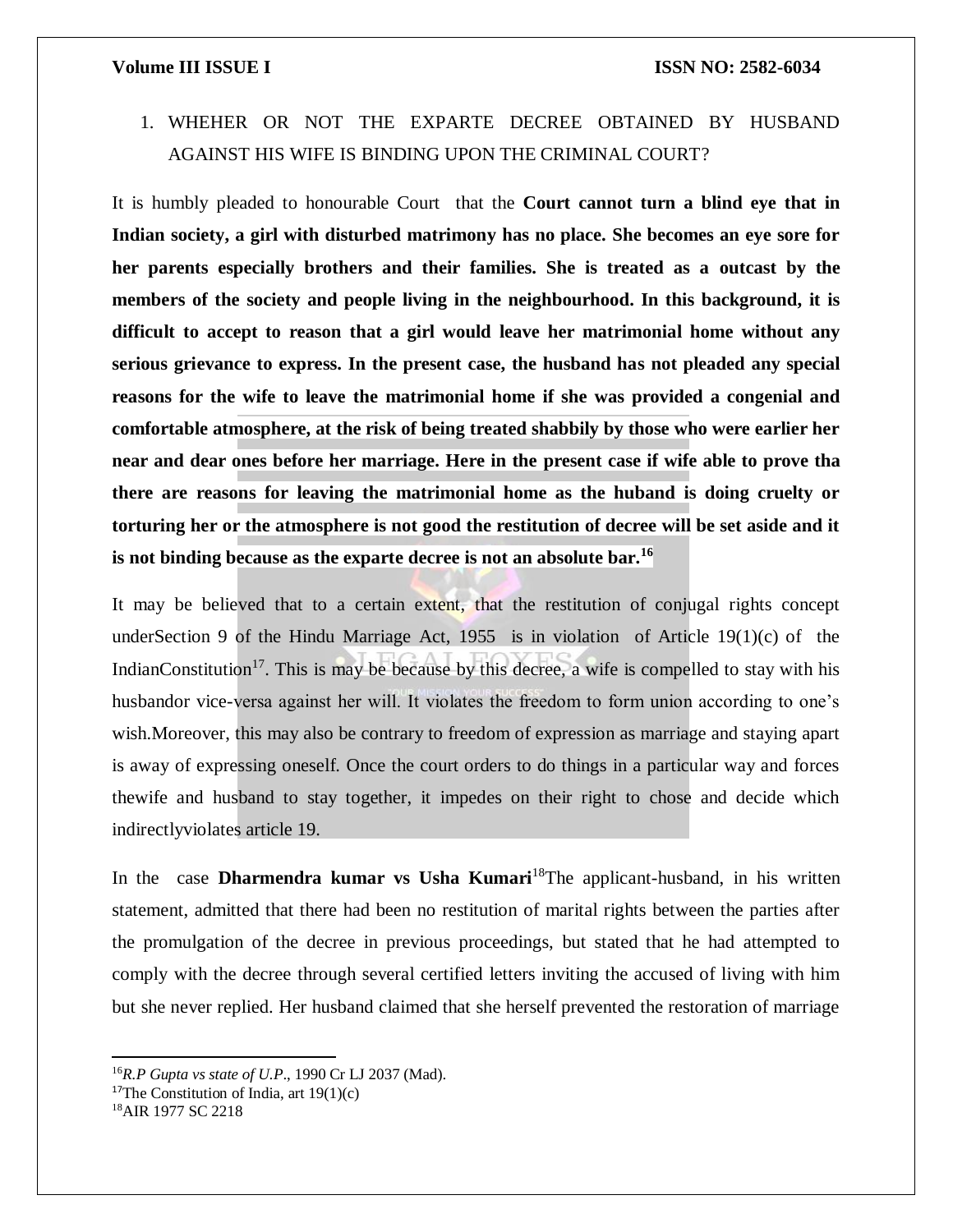rights and that she was taking advantage of her wrong that she had no right to do. However, there was no evidence of the same and Section 13 (1A) of HMA was introduced under which the divorce could only be initiated by the party that had given the opportunity of marital rights to the other party and the latter did not had obliged.

However,findings of the Civil Court are binding on the Magistrate in some respects.where an application of a woman under section 9 of the Hindu Marriage Act,1956, for restitution of conjugal rights had been dismissed on the ground that it was she who had deserted her husband,that finding was binding on a Criminal Court which dealt with her application under section 125 for maintenance on the ground of desertion by husband<sup>19</sup>. However was held by the Delhi High Court that merely because the husband had obtained the decree for the restitution of conjugal rights, maintenance could not be denied to the wife.<sup>20</sup>

## 2. WHETHER OR NOT WIFE IS ENTITLED TO GRANT ANY MAINTENANCE UNDER SECTION 125 OF CRPC 1973?

Maintenance is granted to wife's who are unable to maintain themselves $^{21}$ . The Supreme Court has stated that the delay in the maintenance of the wife is a violation of human rights. The Supreme Court ruled that family courts cannot delay the granting of alimony to a separated wife and said there was no escape for a husband from the responsibility of giving supportive money to his wife despite harsh relationship section 125 of the Code of Criminal Procedure is an economic umbrella that establishes provisions for the provision of alimony to divorced wives to help them support themselves both during and at the end of the divorce process. The essential object of the legal provision is to help improve the economic situation and alleviate the situation of divorced and neglected wives who cannot support themselves. Section 125 is a secular provision that governs child support laws in all personal laws. No conflict can arise between the provisions of personal laws and the CrPC, as the provision operates in parallel with all personal laws. The Supreme Court has ruled that alimony rights of the spouse cannot be limited by personal law.

<sup>19</sup>*Mohd Shakeel vs Smt. Shaeehna Parveen*,1987 CrLJ 1509(Del)

<sup>20</sup>*Teja singh vs Chhoto*,1981 CrLJ 1467 (Punj).

<sup>21</sup>Code of Criminal Procedure, 1974 (Act no.2 of 1973) section 125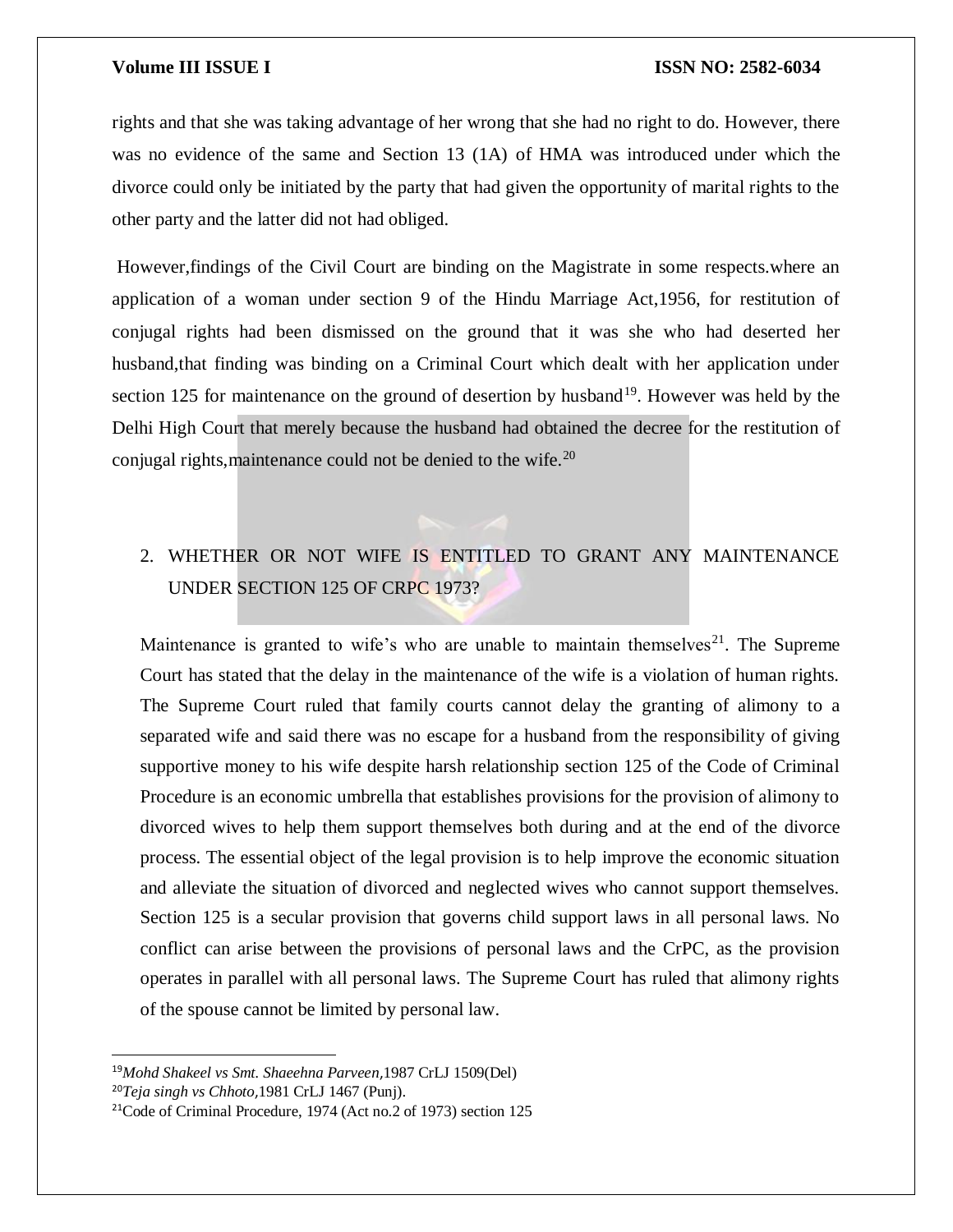Maintenance provision under Section 125 is not treated as a means to punish the husband but as a means to ensure support for the estranged woman who is unable to support herself.<sup>22</sup>

The factors that are taken into consideration by the Courts for granting interim maintenance have been reiterated by the Delhi High Court in the case of **Manpreet Singh Bhatia vs Sumita Bhatia:<sup>23</sup>**

- The reasonable needs of the spouse claiming maintenance
- The status of the parties
- The independent income and property possessed by the spouse claiming maintenance
- The number of persons the spouse providing maintenance has to maintain apart from the claimant
- The lifestyle that spouse claiming maintenance used to enjoy in her matrimonial home
- The liabilities of the spouse providing maintenance
- The provisions of the basic necessities of the spouse claiming maintenance such as food, shelter, clothing, medical needs, etc.
- The payment capability of the spouse providing maintenance
- The Court may use its discretion when all specific sources of income of the spouse providing maintenance are undisclosed
- The spouse paying maintenance must discharge the cost of litigation of the divorce proceedings
- The amount awarded under Section 125 is adjustable against the amount awarded under Section 24 of the Hindu Marriage Act, 1955. The Delhi High Court further stated that the Court must grant interim maintenance in appropriate cases as a discharge of judicial duty so as to ensure that the distress spouse doesn't suffer at the hands of the affluent spouse.

Section 125 also makes provision for such circumstances in which the wife is no longer eligible to receive the maintenance amount:

When the wife is living in adultery

<sup>22</sup>*Sriram Manikama v.Sriram Appoji,*1992 CrLJ 1794 (Ori). 23AIR 2016 Del 372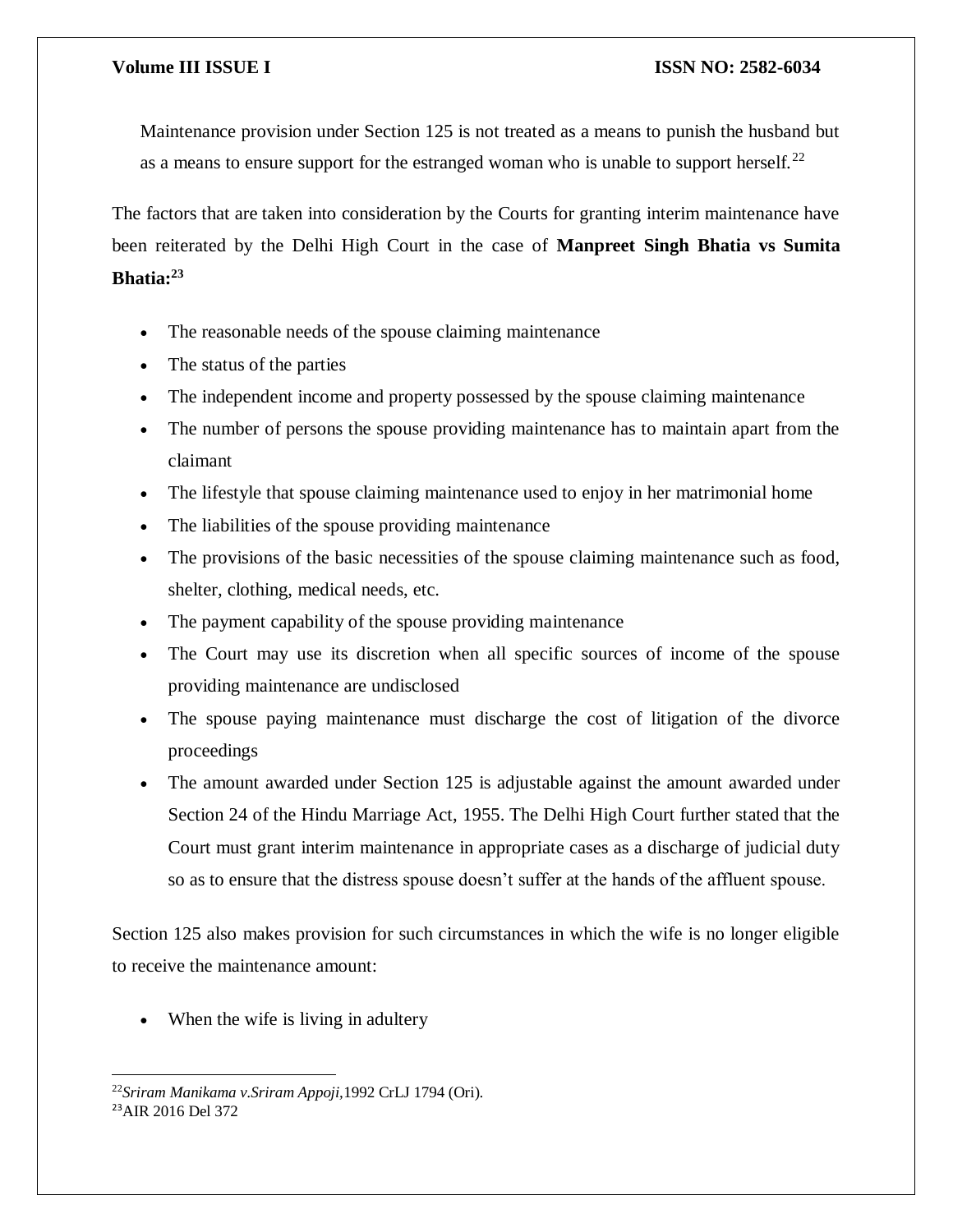- When the wife has refused to live with her husband without sufficient means
- When the husband and wife have separate and have decided to live separately by mutual consent
- When the competent Court rules that no maintenance must be awarded
- When the wife remarries after the divorce, the maintenance amount stands cancelled from the date of such marriage.

In the present case, the husband cannot prove any reason why she refused to live with him nor does he intend to resume the marriage because he too did nothing after the exparte decree approved by the civil court.The decree of civil Court is not binding upon the Criminal Court<sup>24</sup>. Right to seek maintenance under section 125 Criminal PC is an independent **right and the pendency of the proceeding under the Hindu Marriage Act in the Famil Court is no bar for its maintainability outside the jurisdiction <sup>25</sup>of Family Court.The decree of restitution of conjugal right is not a bar to the proceedings under section 125.**<sup>26</sup>Therefore in the present petition it is argued before the honourable Court that the wife should be entitled to maintenance. As section 125 of Cr.PC is a summary remedy where as all the facts and circumstances should be prima facie being taken into consideration while deciding the facts under section 125 of granting maintenance to wife if she is able to prove that why she has withdrawn herself in the proceeding the decree passed by the civil court<sup>27</sup> will be stayed and ipso facto the fresh start proceeding under section 125 will be continued.

## **CONFLICTING VIEWS OF VARIOUS HIGH COURTS**

One important judgement which elaborately deal with the issue is that by a division bench of Punjab and Haryana High Court in **Ravi Kumar v. Santosh Kumar,**<sup>28</sup>1997 (3) RCR (Criminal). It was held:

 The wife against whom a decree of restitution of marital rights has been issued by the Civil Court will not have the right to request maintenance under section 125 of the Code

<sup>24</sup>*Vishwanath pundlik Chavan v.Shaila Karmarkar*,192 Cr LJ 1845 (Bom).

<sup>25</sup>*Smt.P.Jayalakshmi v. V. Revichandran*,192 CrLJ 1315 (AP).

<sup>26</sup>*R.P. Gupta v State of UP.*,1990 Cr LJ 1912 (All).

<sup>&</sup>lt;sup>27</sup>Hindu Marriage Act, 1955 (Act no.25 of 1955) section 9

<sup>28</sup> 1997 (3) RCR (Criminal)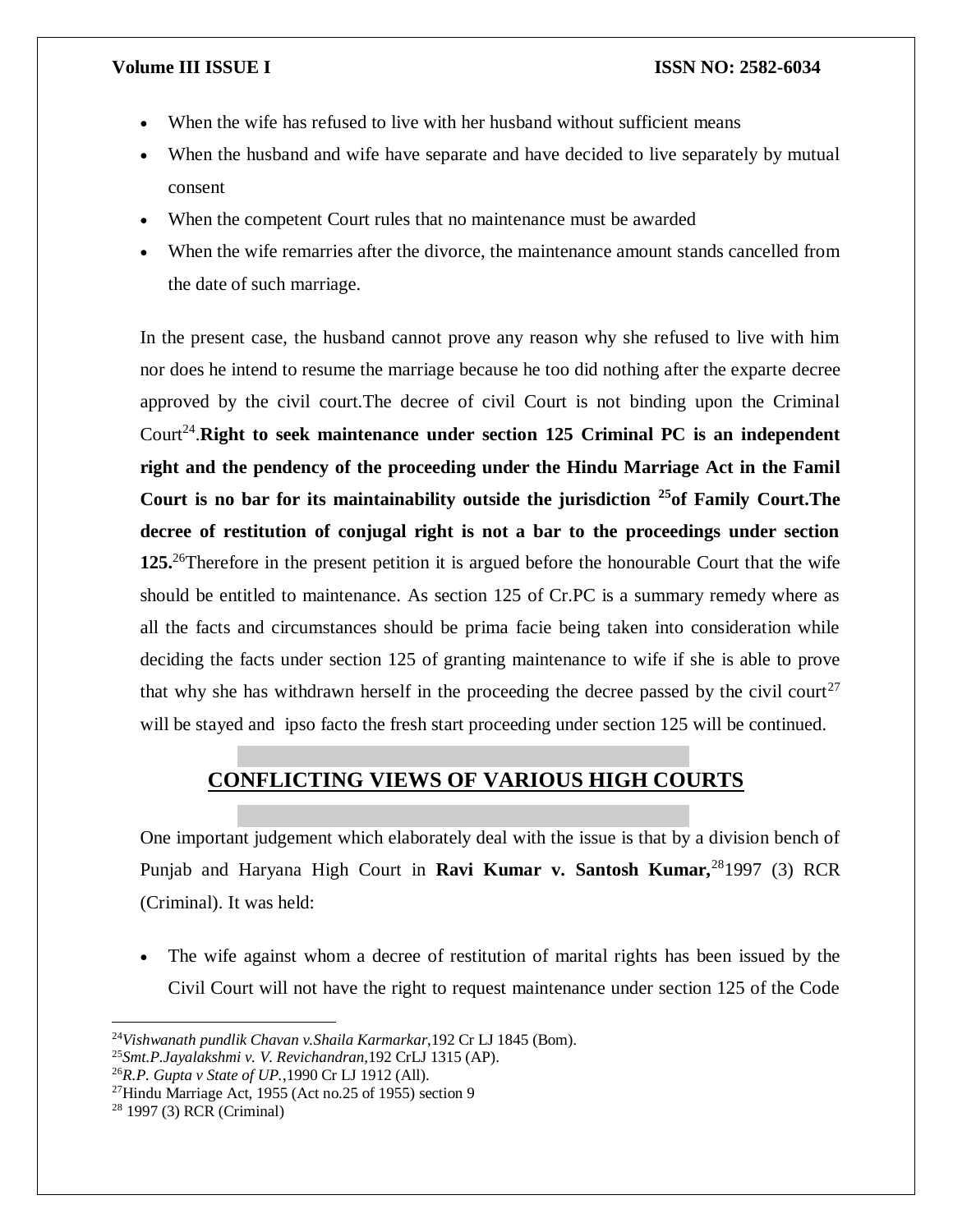of Criminal Procedure if in the phase of restitution of marital rights before the Civil Court, A specific question has been made to the effect that if, without sufficient reason, the wife refuses to live with her husband, and the parties have had the opportunity to present evidence and, subsequently, the Civil Court records the specific findings in merit.

- But in the case of the husband has got an ex-parte decree of restitution of conjugal rights from the Civil Court, such decree shall not be binding on the Criminal Court  $^{29}$ in exercise of its jurisdiction under Section 125 of the Code of Criminal Procedure.
- In case the decree for restitution of conjugal rights has been obtained by the husband subsequent to the order for maintenance passed by the Magistrate under Section 125, Code of Criminal Procedure then the decree ipso facto, shall not disentitle the wife to her right of maintenance and in that case, the husband will have to approach the Court of Magistrate under Sub-Section (5) of Section 125 of the Code of Criminal Procedure for cancelling the order granting maintenance under Section 125, Code of Criminal Procedure.
- The wife, against whom decree of restitution of conjugal rights in the manner indicated in our first conclusion has been passed, will get the right to claim maintenance from the husband with effect from the date when she is granted divorce and she will continue getting this maintenance till she re-marries.

The same view is seen reflected in **Girishbhai Babubhai Raja v. Hansaben Girishchandra**<sup>30</sup> , which held that the decree passed by the Civil Court was binding on the Criminal Court and the same issue could not be tried once again by the Magistrate under Section 125 of the Code of Criminal Procedure.

The Himachal Pradesh High Court, in **Hem Raj v. Urmila Devi**, <sup>31</sup>has held that, once a Civil Court has found in a contested proceeding on the basis of evidence that the wife had no just or reasonable cause to withdraw her society from the husband, she cannot claim maintenance under Section 125 of the Code of Criminal Procedure. Distinguishing this judgement, the Kerala High Court in *Haizaz Pashaw v. Gulzar Banu*<sup>32</sup>, has held that the ex parte decree for restitution of

<sup>29</sup>*R.P Gupta vs State of UP*.,1990 Cr <sup>30</sup>1986 (1) Gujarat Law Reporter 630 <sup>31</sup>I (1997) DMC 467 322002 (2) ALT Cri 322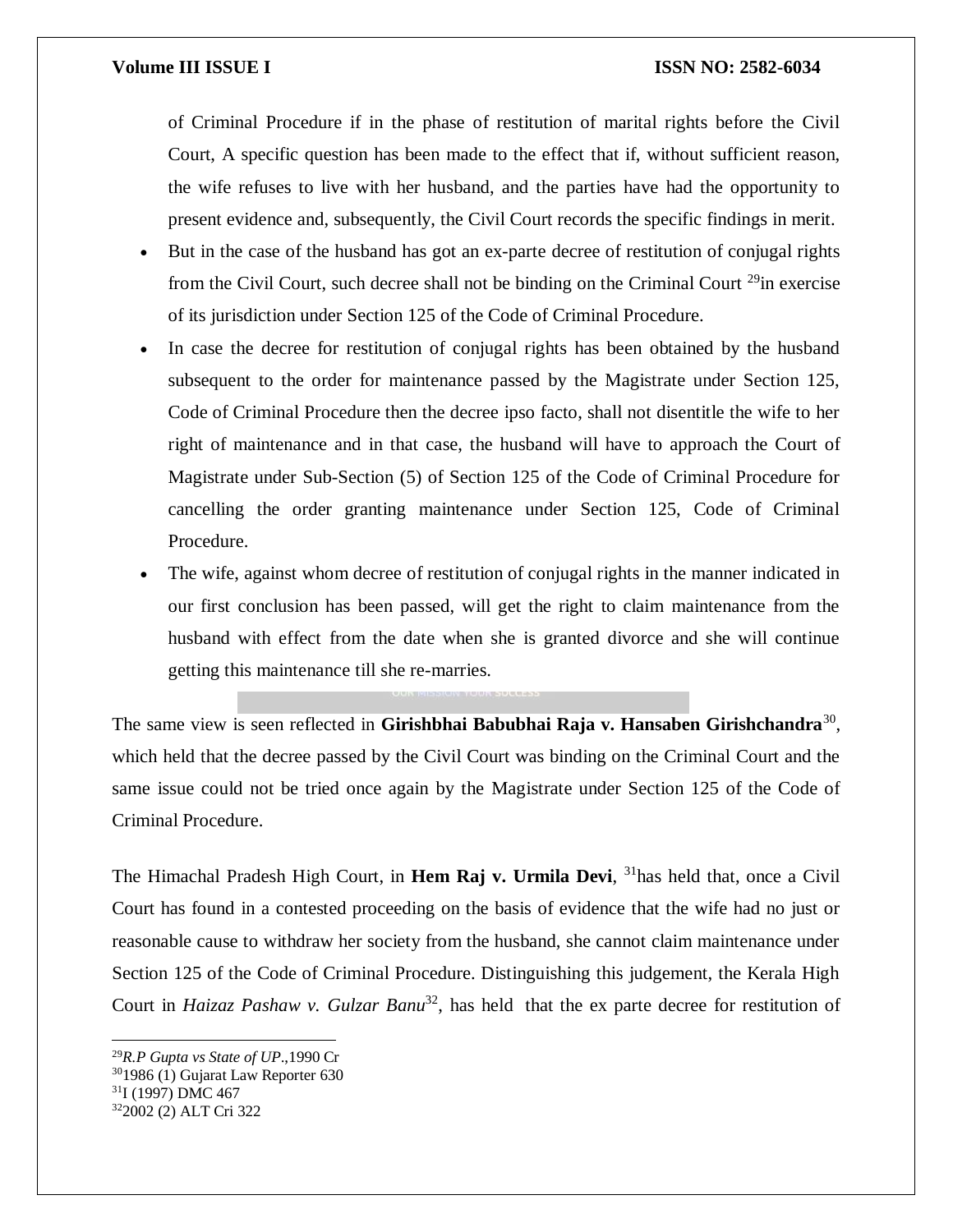conjugal rights obtained by the petitioner against the his wife is not an absolute bar to the consideration of the petition under Section 125 Code of Criminal Procedure.

On the contrary, in **Babulal v. Sunita**<sup>33</sup>, a single bench of Madhya Pradesh High Court has held that, in the absence of any statutory bar, the wife's application for maintenance under that section cannot be rejected merely because the husband had obtained a decree of restitution o of conjugal rights against her and she declined to comply with it.



# **RELATION BETWEEN SECTION 9 OF H.M.A AND SECTION 125 OF**

## **CR.P.C**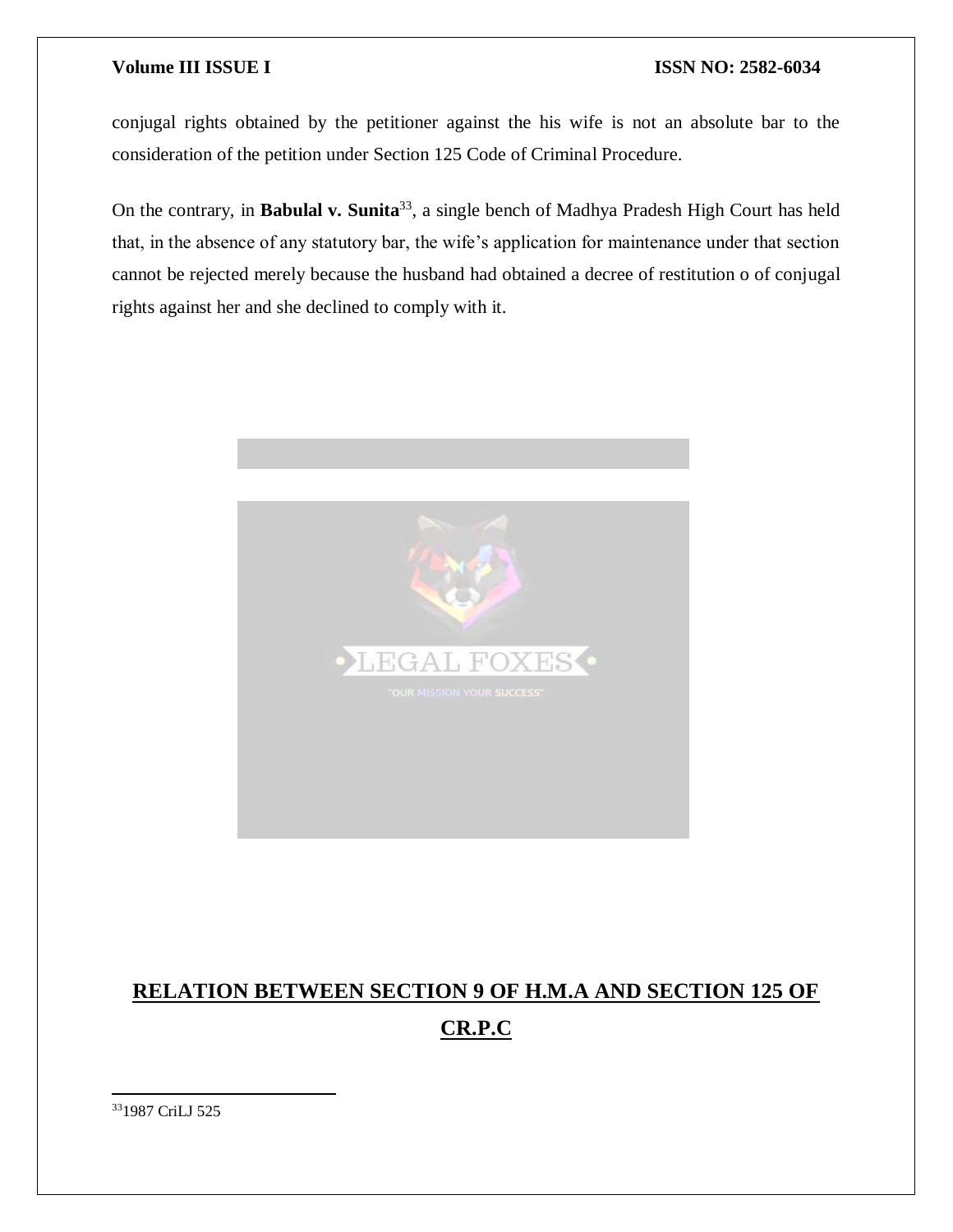



this case, the husband must apply to the Magistrate Court under subsection 5 of section 125 of

 $\overline{a}$ <sup>34</sup>AIR 2014 SC 276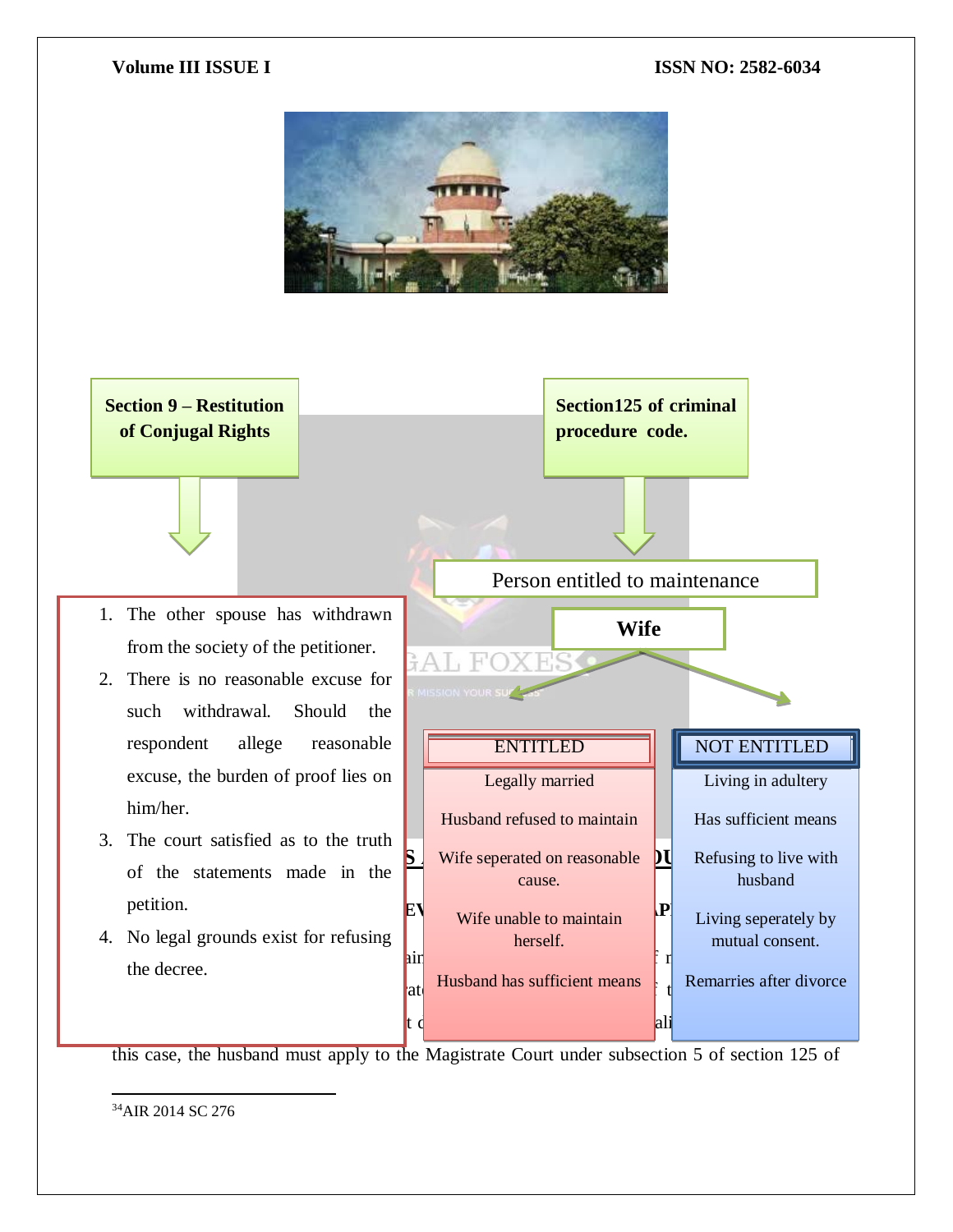the code of criminal procedure to cancel the order to grant alimony under section125 of the code of criminal procedure The wife against whom the marital rights restitution decree has been issued in the manner outlined in our first conclusion will obtain the right to claim alimony from her husband with effect from the date it was granted. continue to receive this support until she remaries."*This apart, as has been rightly argued by counsel for Sunita, proceedings under Section 125 of the Code are summary in nature and the standard of proof in criminal trial stands on a much higher footing than evidence required for claiming maintenance under Section 125 of the Code. In this view of the matter, the petitioner cannot gain any advantage to his contention from findings recorded by Sub Divisional Judicial Magistrate, Hansi.*

### **AMIN CHAND V. SHAKUNTLA DEVI<sup>35</sup>**

The learned Counsel who appeared in the name of the accused, however, presented that the decree of restitution of the marital rights against the wife ipso facto will not prevent the magistrate from granting alimony pursuant to Section 125, Cr. PC Furthermore, it held that the judgment of a civil court exercising matrimonial jurisdiction would be binding only as regards the marital status between the parties and will not be binding for matters other than the matrimonial status. The learned lawyer further argued that if a marital rights decree were obtained after an alimony order, the decree would not ipso facto terminate the right to alimony. the opinion that the spouse against whom the marital rights restitution decree was issued would not have the right to claim maintenance under Section 125 of the Code of Criminal Procedure if in the process of restitution of marital rights a specific issue in the State "if, without sufficient reason, the wife refused to live with her husband" and the parties were given the opportunity to present evidence and, subsequently, the Civil Court records the specific findings. a fortiori, in the event that the husband has obtained an ex parte decree of conjugal rights from the Civil Court, it will not be binding on the Criminal Court which exercises its jurisdiction pursuant to Section 125, Cr. PC Furthermore, we are of the opinion that In the event the husband obtains a decree of conjugal rights after the maintenance order approved by the Magistrate pursuant to Section 125, Cr. P. C, therefore the ipso facto decree will not end the right to alimony and in this case the husband must go to the Magistrate Court pursuant to subsection (5) of section 125, Cr. PC for the cancellation of the order to grant maintenance pursuant to Section 125, Cr. P.C

 $\overline{a}$ 351996 (1) RCR 143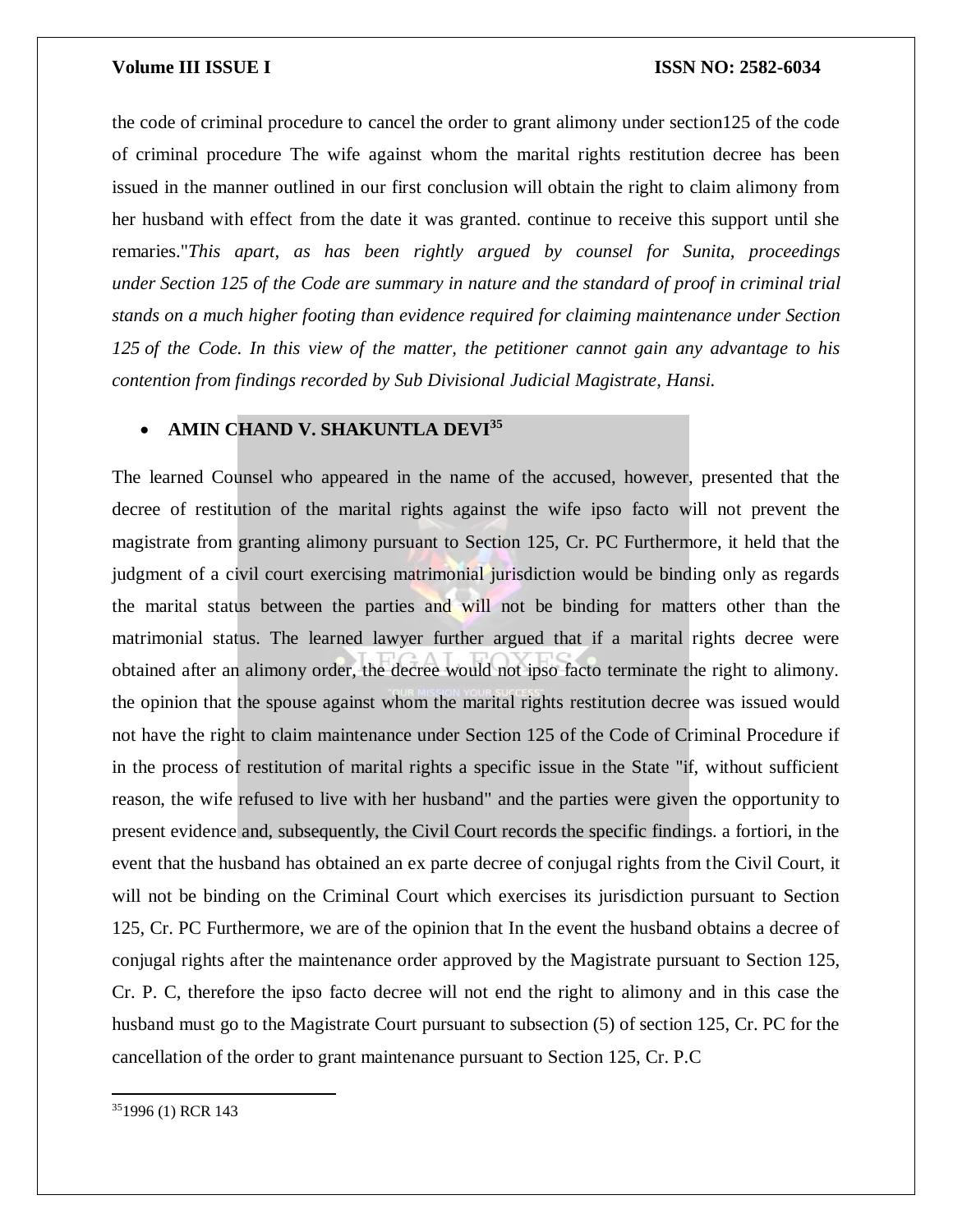### **SMT. VANAMALA V. SHRI H. M. RANGANATHA BHATIA**, 36

We may also make it clear that in case the wife against whom decree of restitution of conjugal rights in the manner indicated above has been passed, will get the right to claim maintenance from the date when she is granted divorce and she will be entitled to this maintenance till she remarries."on a plain reading of this section [section 125 (4)] it seems fairly clear that the expression "wife' in the said sub-section does not have the extended meaning of including a woman who has been divorced. This is for the obvious reason that unless there is a relationship of husband and wife there can be no question of a divorcee woman living in adultery or without sufficient reason refusing to live with her husband. After divorce where is the occasion for the woman to live with her husband ? Similarly there would be no question of the husband and wife living separately by mutual consent because after divorce there is no need for consent to live separately: In the context, therefore, Sub-section (4) of Section 125 does not apply to the case of a woman who has been divorced or who has obtained a decree for divorce. "The wife against whom a decree of restitution of conjugal rights has been passed by the Civil Court, shall not be entitled to claim allowance under Section 125 of the Code of Criminal Procedure if in the proceed- ings of restitution of conjugal rights before the Civil Court, a specific issue has been framed. LEGAL FOXES .

## **CONCLUSION**

The main reason behind the concept of maintenance is to see that if one spouse is not financially independent, the other spouse helps him make another person's life possible. In the event of a divorce or in the event that both spouses do not live together, the spouse who is financially dependent on the other spouse can claim maintenance. So that they can maintain themselves when they lived together. This maintenance is paid from the date of filing of the petition until the date of rejection of the application. Its main purpose is to meet the immediate needs of the petitioner, an amount that includes the costs of the process and other expenses during the process.

<sup>36</sup> 1995 SCC (5) 299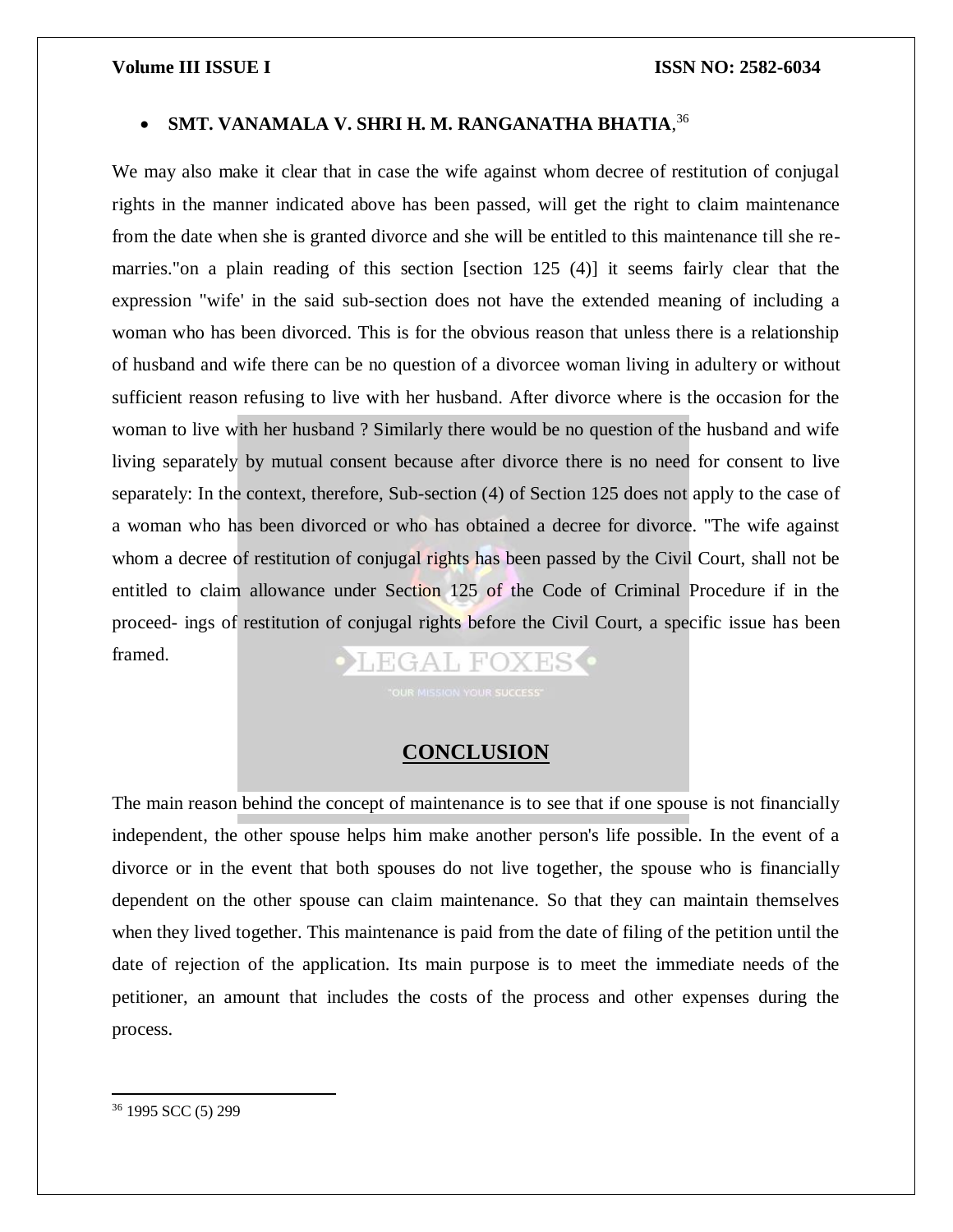As per Section 125 of the Code of Criminal Procedure, only a woman either take divorce or given divorce by her husband and who hasn't remarried any other man is entitled to get maintenance.<sup>37</sup>A married woman who refuses to live with her husband because her husband is responsible for neglect or cruelty or suffers from leprosy or is responsible for bigamy or converts her religion without her wife's consent can apply for a special benefit under this law.

From the previous analysis of the sentences issued by various Higher Courts and by the Supreme Court, it can be deduced that contradictory decisions have been issued on the burning issue of the granting of maintenance to the wife pursuant to section 125 against the husband who obtained the exparte decree of the Civil Court. The mere existence of a civil court decree granting maintenance to a wife does not invalidate a magistrate's competence to issue an order under this section on the wife's application. The Magistrate, however, in such a case, must clarify in his order and anything that is paid under the Civil Court decree will be taken into consideration against anything he may order to be paid.

However, the civil court's findings are binding on the magistrate in some respects, where a woman's application under section 9 of HMA 1956 for conjugal rights was rejected on the grounds that she had abandoned her husband, that the decision was binding on a criminal court dealing with her application under section 125 of maintenance for abandonment of her husband; However, the Delhi High Court found that merely because the husband had obtained the decree for the restitution of conjugal rights, the maintenance cant be rejected.

could not be denied to the wife<sup>38</sup>. The decree of restitution of conjugal right is not a bar to the proceeding under the section 125.<sup>39</sup>

Therefore we can conclude from the facts of the case that if the decree is ex-parte passed against wife for the restitution of conjugal right then it will not ipso facto debar the claim of maintenannce and will be binding upon criminal court because the proceeding under section 125 is summary in nature and the evidence taken on that ground has high contention than the civil court, but if the decree passed subsequent to section 125 order of maintennance then the entire

<sup>37</sup>Ratanlal and Dheerajlal, The Code of Criminal Procedure 145 Principles of Administrative Law (Wadhawa, Nagpur, 2010)

<sup>38</sup>*Mohd . Shakeel v.Smt. shaeehna Parveen*,1987 Cr LJ 1509 (Del) 39*Vishwanath Pundlik Chavan v. Sau Nirmala*,1992 Cr LJ 1845 (Bom)